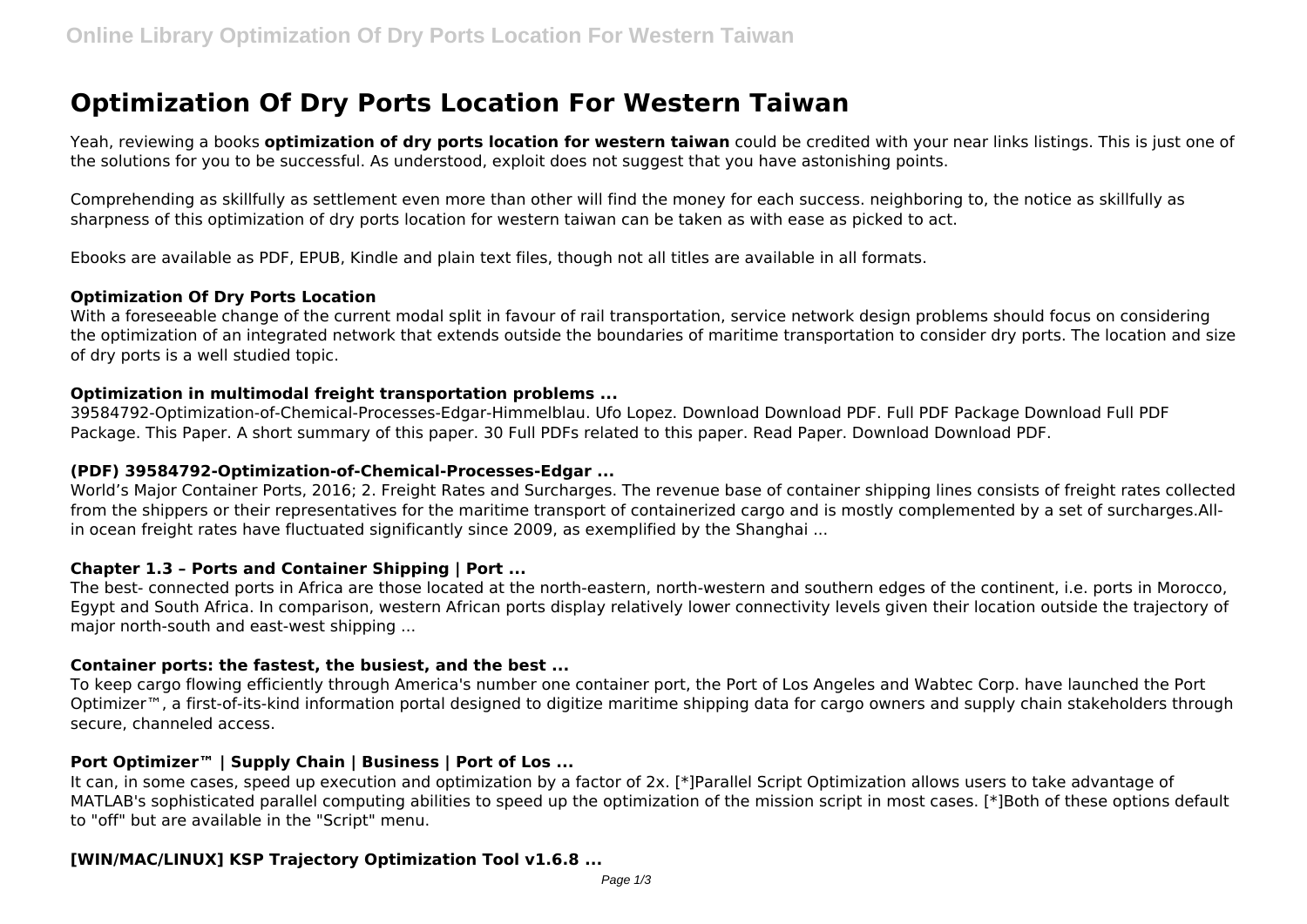For over 4 decades, Orissa Stevedores Limited, one of the leading firms of Eastern India and a flagship company of the OSL Group, has been excelling in the fields of shipping, mining, logistics, and exports with our experienced employees, we carry out erudite cargo handling equipment in ports all around the world. From dry bulk and ...

## **Best and Top Stevedoring and Shipping Companies in India ...**

Terminal Footprint, Selected Container Ports; 2. Container Terminal Equipment. A container terminal relies on an array of intermodal equipment to perform its operations, including straddle carriers, gantry cranes, and portainers (ship-to-shore cranes). The choice of equipment and its mix is related to a number of factors in terms of capital investment, volume, stacking density, and productivity.

## **Chapter 3.4 – Container Terminal Design and Equipment ...**

Green building (also known as green construction or sustainable building) refers to both a structure and the application of processes that are environmentally responsible and resource-efficient throughout a building's life-cycle: from planning to design, construction, operation, maintenance, renovation, and demolition. This requires close cooperation of the contractor, the architects, the ...

## **Green building - Wikipedia**

location of injection gates, vents, and vacuum ports type and positioning of the flow media Simulation can also be used later in the process to correct manufacturing issues after they are identified.

## **Composites Simulation Software - ESI Group**

DIY Projects for the Home | Hometalk

## **DIY Projects for the Home | Hometalk**

Unlike non-tunneled central venous catheters (CVCs), tunneled CVCs travel under the skin and terminate away from the venous access site. As such, tunneled CVCs can be in place for weeks to months, while the non-tunneled catheters must be exchanged every few days to a week. There are two major types of tunneled CVCs: those ending in a subcutaneous port and those that exit the skin as access ...

## **Vascular Tunneled Central Catheter Access - StatPearls ...**

DRY – Heat energy is then added to the product causing the ice to sublime. ... the shelf area or number of ports required to accommodate the quantity to be dried in each batch, the total volume of ice to be condensed and whether there are any organic solvents. ... Cycle optimization using eutectic/collapse temperature information requires an ...

## **Freeze Drying / Lyophilization Information: Basic Principles**

actual performance against hardware-imposed performance ceilings (rooflines). They provide insights into where the bottlenecks are, which loops are worth optimizing for performance, what are the likely causes of bottlenecks and what should be the next optimization steps. For details, see

## **Intel® Advisor User Guide**

Today the world dry cargo fleet accounts for 40% of all vessels in terms of tonnage and 39.4% in terms of the number of vessels. Let's start the review of the largest bulk companies in maritime logistics ... Duration and location depend on a number of variables and external factors. For example, wind direction and strength, current and tidal ...